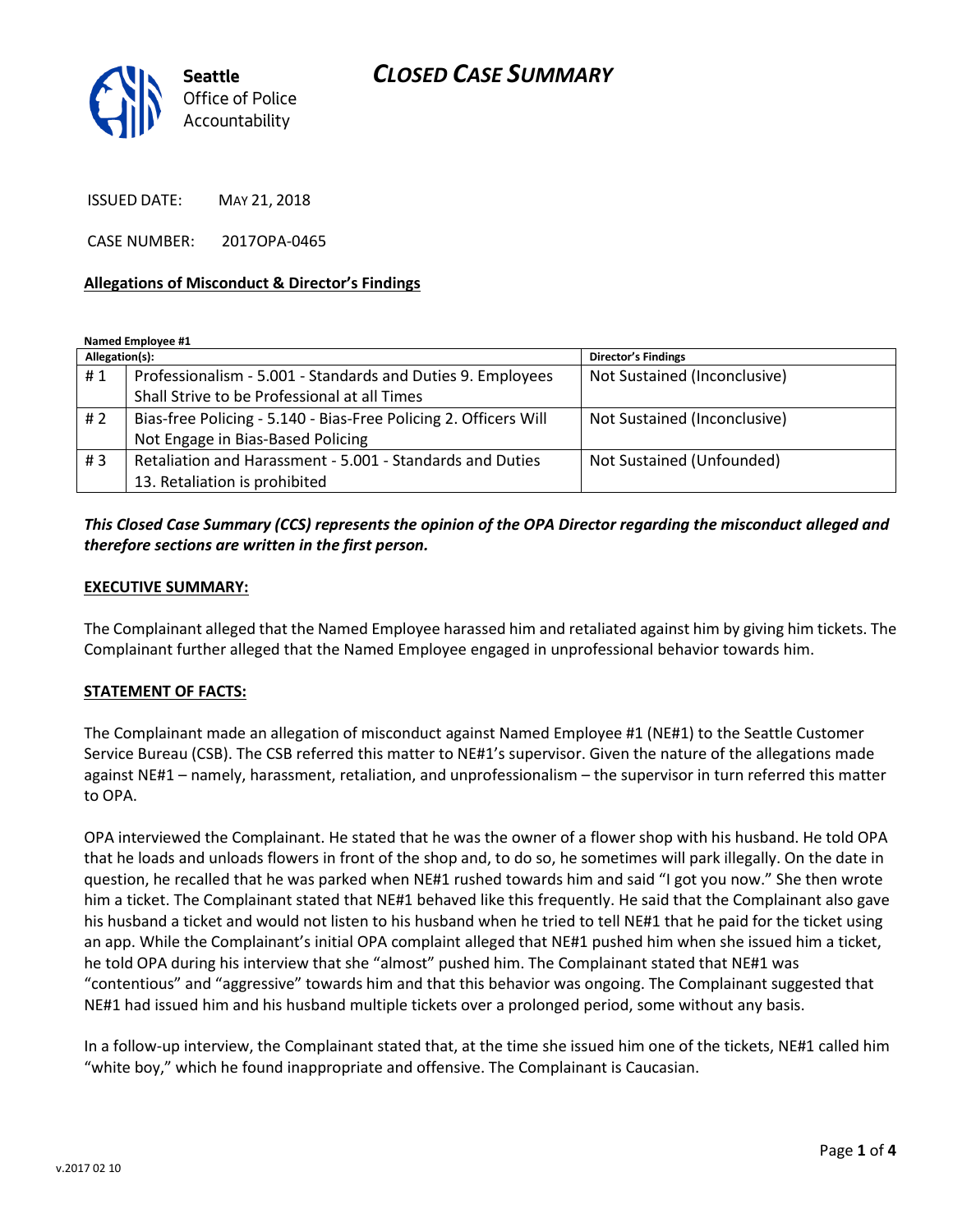v.2017 02 10

# *CLOSE CASE SUMMARY*

OPA CASE NUMBER: 2017OPA-0465

OPA also interviewed NE#1. NE#1 stated that she issued citations to the white van on April 24 and April 27. NE#1 stated that, on April 24, the van was parked in a three-minute zone for approximately six minutes. NE#1 further recounted that, on April 27, the white van was parked in a zone reserved for community transit. NE#1 told OPA that she did not know or remember that this was the same van when she issued the tickets. NE#1 also stated that, at the time she issued the tickets, she did not know the name or race of the van's owner.

NE#1 indicated that, after she issued the April 27 ticket, the owner returned to the vehicle. NE#1 informed him that the ticket had already been issued and that she was about to place it on the vehicle. NE#1 stated that the driver was angry and "started to cuss [her] out." The owner would not take the ticket and when she tried to put it on the van's windshield, he blocked her from doing so. She told the driver that the ticket would be issued no matter whether he accepted it or not. NE#1 said that the driver responded by grabbing the ticket out of her hand, cursing again, and throwing the ticket.

When asked about the tickets issued to the BMW on April 24, NE#1 stated that both the BMW and the white van were parked in the load zone. She issued both vehicles a ticket and chalked their tires. When she came back approximately one and a half hours later, both vehicles were still there. Someone was sitting in the driver's seat of the van and it was running, so NE#1 believed that it was leaving and did not ticket it again. The BMW was unoccupied and NE#1 issued it another ticket. NE#1 stated that she did know of any connection between the van and the BMW until after she issued the April 27 ticket and she saw the van driver toss keys to someone who then moved the BMW. NE#1 told OPA that she also did not know the identity or race of the owner of the BMW.

NE#1 stated that she did not say "I got you" or "I got you now" when she issued the citations. She further stated that she did not call either the driver of the van or the BMW "white boy." She noted that the driver of the BMW did not appear to her to be Caucasian. Lastly, NE#1 denied making any other biased or unprofessional statements.

During its investigation, OPA determined that four citations had been issued to the Complainant's van. Of those four, NE#1 only issued the two April 2017 citations. Three citations were issued to the BMW in 2017. Of those, two were the April 2017 citations issued by NE#1. I note that this citation history does not appear to be consistent with the Complainant's allegations of ongoing harassment and ticketing of his vehicles by NE#1.

All four citations contained NE#1's notes concerning the conduct at issue. The notes are consistent with NE#1's recollection at her OPA interview. In her notes for the April 24 citation issued to the white van, NE#1 wrote: "20FT North of Sign/paced. Vehicle fully parked in white curb-passenger load zone. On view Since 1125 Hrs vehicle in sight at all times." In the April 27 citation issued to the white van, NE#1 wrote: "5 FT North of sign/paced. Parked between signs/ 4 signs on block. Fully parked in designated license specified zone/paced. Male returned to vehicle and asked why he was getting a ticket. I explained the violation and he told me well fuck you and wouldn't take the ticket then tried to block me from putting it on the windshield. He then took the ticket and threw it down saying he didn't give a fuck." The notes for these citations are consistent with NE#1's recollection at her OPA interview and support her account of the incident.

In her notes for the first April 24 citation issued to the BMW, NE#1 wrote: "3 FT North of sign/paced. Vehicle fully parked in white curb-passenger load zone. On View since 1125 Hrs vehicle in sight at all times." In the second citation she issued to the BMW, she wrote: "5Ft North of sign/paced. Vehicle fully parked in white curb-passenger



**Seattle** *Office of Police Accountability*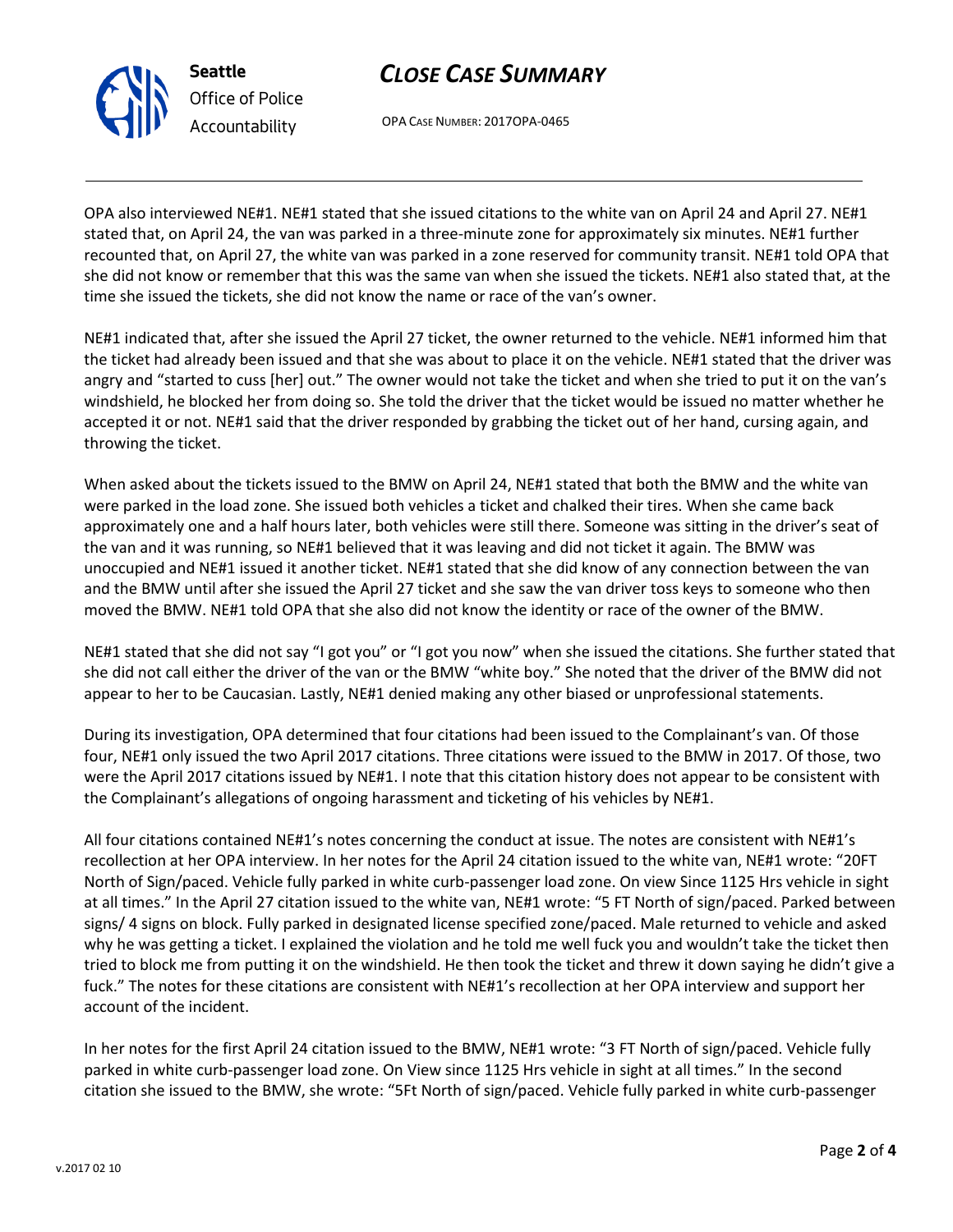

# *CLOSE CASE SUMMARY*

OPA CASE NUMBER: 2017OPA-0465

load zone. Chalked RR tire at 1132 Hrs Chalk intact. Driver came out of the shop which vehicle was parked in front of saying he was leaving. I stated I was issuing a citation and he drove away."

While the notes generally support NE#1's account of the incident, there is no video or audio recordings of what occurred.

## **ANALYSIS AND CONCLUSIONS:**

## **Named Employee #1 - Allegations #1** *Professionalism - 5.001 - Standards and Duties 9. Employees Shall Strive to be Professional at all Times*

SPD Policy 5.001-POL-9 requires that SPD employees "strive to be professional at all times." The policy further instructs that "employees may not engage in behavior that undermines public trust in the Department, the officer, or other officers." (SPD Policy 5.001-POL-9.)

The Complainant alleged that NE#1 made a number of unprofessional statements towards him and continually acted aggressively. NE#1 denied doing so. This dispute of fact, which cannot be resolved given the lack of audio or video evidence, prevents me from reaching a conclusive determination on this allegation. If the Complainant's allegations were true, it certainly would constitute unprofessional behavior; however, this is not established here by a preponderance of the evidence. As such, I recommend that this allegation be Not Sustained – Inconclusive.

## Recommended Finding: **Not Sustained (Inconclusive)**

## **Named Employee #1 - Allegation #2** *Bias-free Policing - 5.140 - Bias-Free Policing 2. Officers Will Not Engage in Bias-Based Policing*

SPD policy prohibits biased policing, which it defines as "the different treatment of any person by officers motivated by any characteristic of protected classes under state, federal, and local laws as well other discernible personal characteristics of an individual." (SPD Policy 5.140.) This includes different treatment based on the race of the subject. (*See id*.)

As with the above allegation, I cannot prove or disprove whether NE#1 called the Complainant a "white boy" when she issued him a ticket. He claimed that she did so and NE#1 denied it. Even if the Complainant's allegation was true, he does not explicitly allege that NE#1 targeted him or issued him a citation because he was Caucasian. Indeed, the Complainant asserted that his husband, who is not Caucasian, was also harassed and ticketed by NE#1.

While I believe that the evidence tends to support a finding that no violation of this policy occurred, this issue is ultimately inconclusive. As such, I recommend that this allegation be Not Sustained – Inconclusive.

## Recommended Finding: **Not Sustained (Inconclusive)**